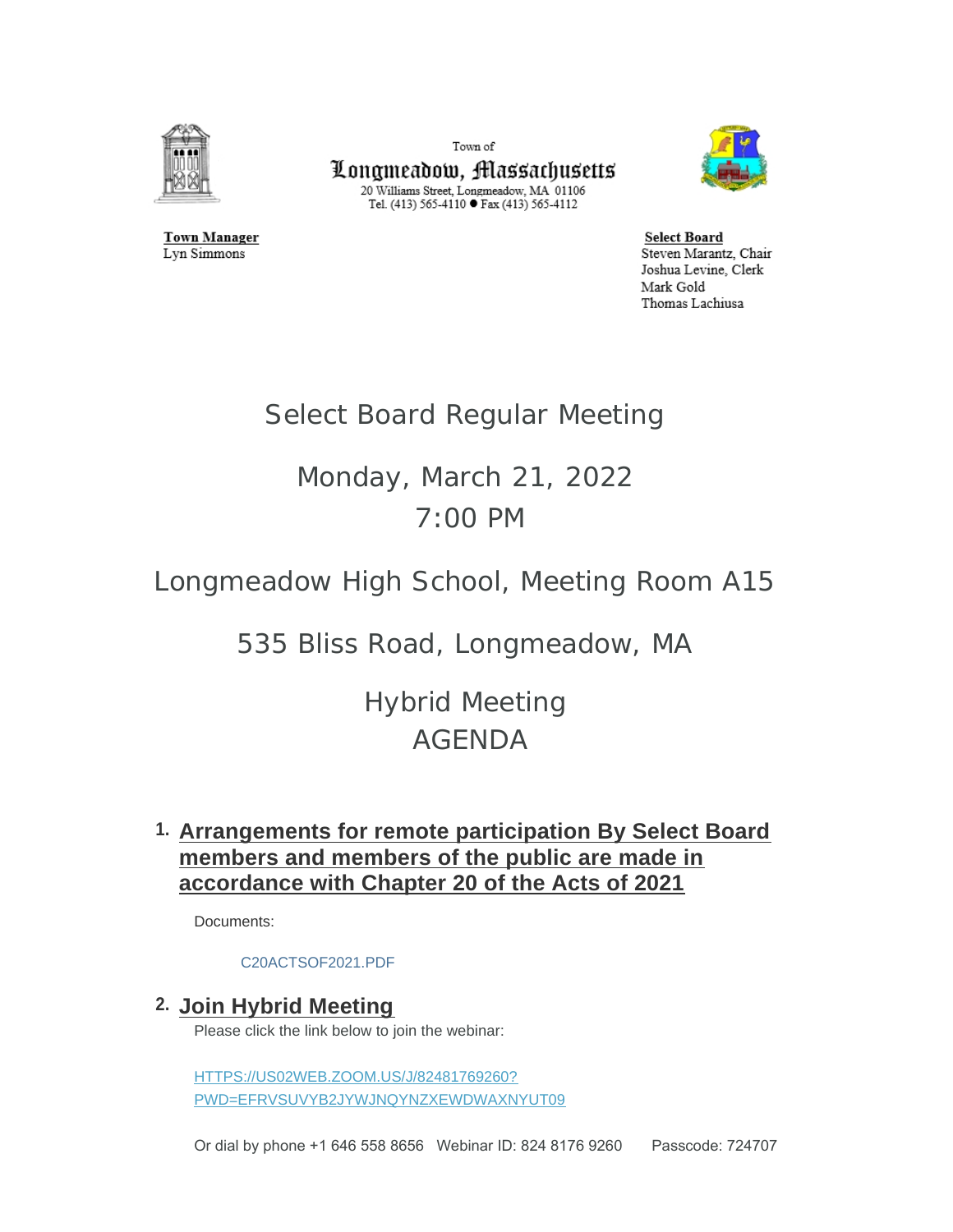# **Open Session, Announcement of Audio and Video 3. Recording, Pledge of Allegiance.**

### **Announcements 4.**

Documents:

[\\_SELECT BOARD REGULAR MEETING - ANNOUNCEMENTS \(5\).PDF](https://www.longmeadow.org/AgendaCenter/ViewFile/Item/2145?fileID=21924)

### **Board and Committee Interviews 5.**

Interviews for open vacancies on the following committees:

Building Committee (1) Three-Year Term Expiring June 30, 2024, and Board of Health (1) One-Year Associate Non-Voting Term Expiring June 30, 2023.

Documents:

[BOARD AND COMMITTEE INTERVIEW MEMO TO SB.PDF](https://www.longmeadow.org/AgendaCenter/ViewFile/Item/2186?fileID=21913) [APPLICATION BUILDING COMMITTEE - KIRSTIN AVERY.PDF](https://www.longmeadow.org/AgendaCenter/ViewFile/Item/2186?fileID=21914) [APPLICATION BOARD OF HEALTH - ELLIOT GREENBERG.PDF](https://www.longmeadow.org/AgendaCenter/ViewFile/Item/2186?fileID=21915)

## **Public Hearing 6.**

### **Petition for Verizon Job #1A5FS6S Bliss Road A.**

Vote to enter the public Hearing at 7:30 p.m.

Documents:

[VERIZON PETITION - BLISS ROAD.PDF](https://www.longmeadow.org/AgendaCenter/ViewFile/Item/2188?fileID=21916)

### **Resident Comments 7.**

### **Select Board Comments 8.**

### **Town Manager's Report 9.**

Documents:

[TOWN MANAGER REPORT MARCH 21 2022.PDF](https://www.longmeadow.org/AgendaCenter/ViewFile/Item/2148?fileID=21932)

#### **Department Monthly Reports - February A.**

Documents:

[LIBRARY FEBRUARY 2022.PDF](https://www.longmeadow.org/AgendaCenter/ViewFile/Item/2196?fileID=21919) [MONTHLY REPORT FINANCE DEPT - 2022 FEB.PDF](https://www.longmeadow.org/AgendaCenter/ViewFile/Item/2196?fileID=21920) [PARKS AND RECREATION FEBRUARY 2022 \(1\).PDF](https://www.longmeadow.org/AgendaCenter/ViewFile/Item/2196?fileID=21921) [BUILDING\\_PLANNING AND COMM DEV MONTHLY REPORT FOR](https://www.longmeadow.org/AgendaCenter/ViewFile/Item/2196?fileID=21925)  FEBRUARY 2022 (1).PDF [LPD MONTHLY REPORT FEBRUARY 2022.PDF](https://www.longmeadow.org/AgendaCenter/ViewFile/Item/2196?fileID=21929) [COA MONTHLY REPORT - FEBRUARY.PDF](https://www.longmeadow.org/AgendaCenter/ViewFile/Item/2196?fileID=21930) [FIRE DEPT. FEBRUARY 2022 RPT.PDF](https://www.longmeadow.org/AgendaCenter/ViewFile/Item/2196?fileID=21931)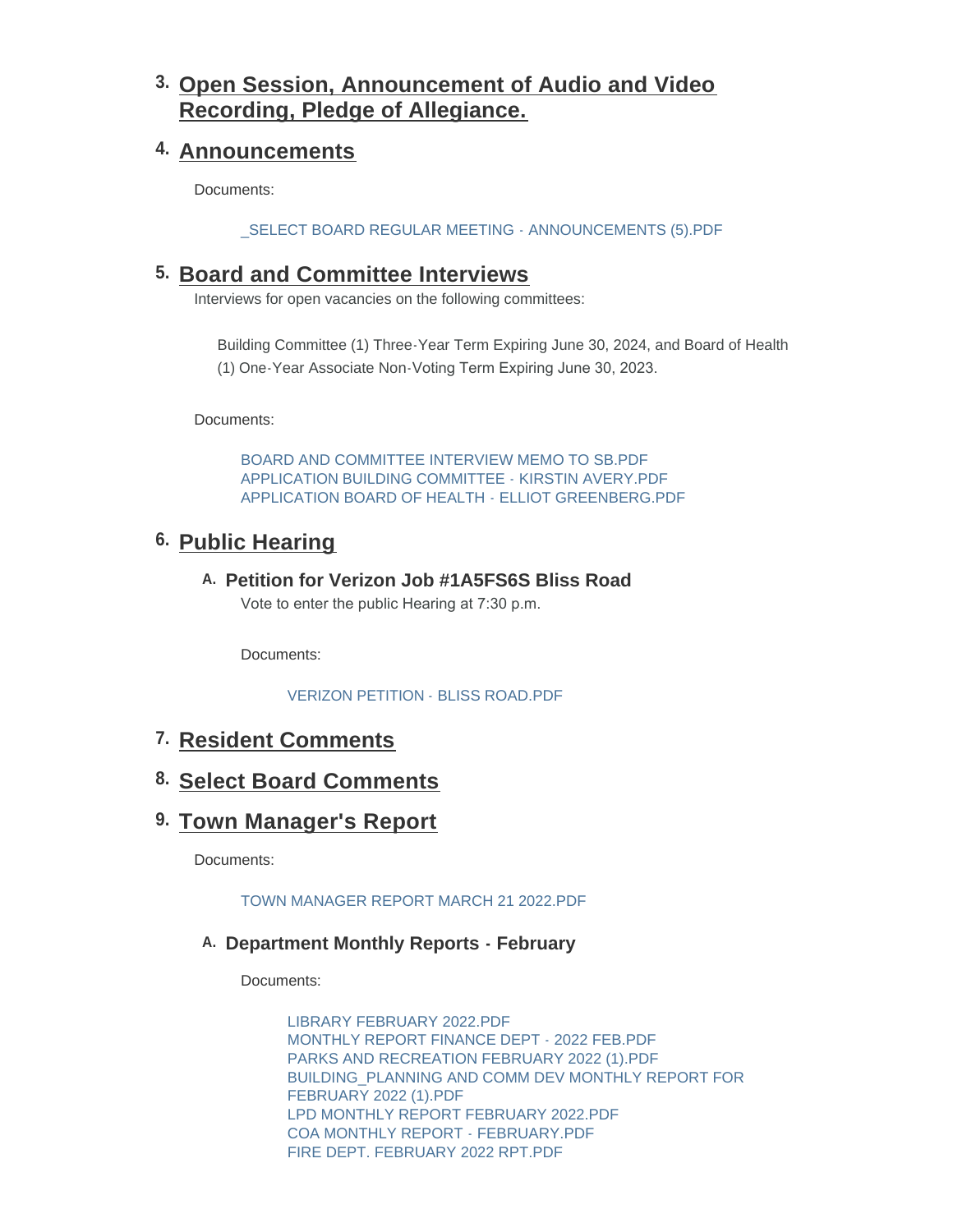### **Old Business 10.**

#### A. Approval of Meeting Minutes

Draft meeting minutes will be uploaded on Friday, March 18.

#### **March 7 2022 Minutes a.**

Documents:

#### [03 07 22 DRAFT MINUTES.PDF](https://www.longmeadow.org/AgendaCenter/ViewFile/Item/2202?fileID=21935)

#### **FY 2023 Capital Plan Vote B.**

Documents:

#### [MEMO TO SB RE CAPITAL UPDATE AND SHEET.PDF](https://www.longmeadow.org/AgendaCenter/ViewFile/Item/2191?fileID=21933)

#### **FY 2023 Budget Vote C.**

Documents:

[MEMO TO SB RE BUDGET UPDATE.PDF](https://www.longmeadow.org/AgendaCenter/ViewFile/Item/2192?fileID=21926) [FY23 BUDGET WORKSHEET MASTER TO SB.PDF](https://www.longmeadow.org/AgendaCenter/ViewFile/Item/2192?fileID=21927) [FY23 BUDGET WORKSHEET LINE ITEM DETAIL.PDF](https://www.longmeadow.org/AgendaCenter/ViewFile/Item/2192?fileID=21928)

#### **Final Annual Town Meeting Warrant Review/Vote D.**

Vote to sign the 2022 Annual Town Meeting Warrant, and to set the date, time, and location of the meeting as Tuesday, May 10, 2022 at 7:00 p.m. at Longmeadow High School.

*\*Please also be advised that this a draft warrant and not finalized. UPDATED warrant posted 5:30pm March 21, 2022.* 

Documents:

[DRAFT ATM 2022 WARRANT.PDF](https://www.longmeadow.org/AgendaCenter/ViewFile/Item/2193?fileID=21937) [POOLS STATUS\\_\\_MARCH 18, 2022\\_\\_R01.PDF](https://www.longmeadow.org/AgendaCenter/ViewFile/Item/2193?fileID=21936)

### 11. New Business

#### **One Day Liquor License Application A.**

Longmeadow Adult Community Center Fund has applied to the Longmeadow Select Board for a One Day Liquor License Application for an art show event to be held on March 31, 2022 from 6:30 - 9:00 p.m., at the Adult Center.

Documents:

[LACCF - ONE DAY LIQUOR LICENSE APPLICATION.PDF](https://www.longmeadow.org/AgendaCenter/ViewFile/Item/2189?fileID=21922)

### 12. Correspondence

Documents: